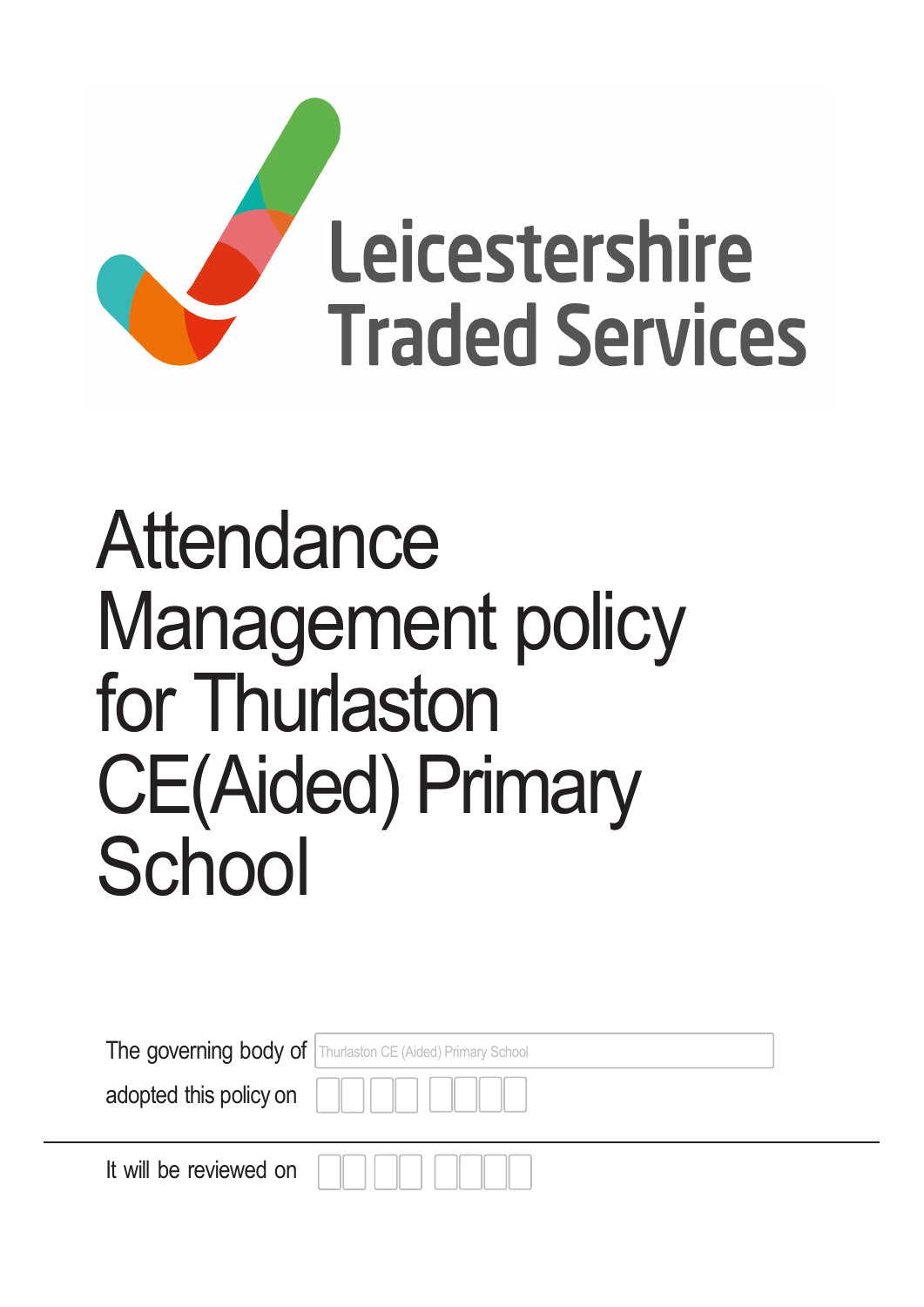This policy applies to all Support Staff, Teachers and the Head Teacher/Principal based at Thurlaston CE (Aided) Primary School and should be read in conjunction with the associated guidance.

For the purposes of this policy Head Teacher will be referred to as Head Teacher.

#### 1. Purpose

- 1.1 The purpose of this policy is to provide a supportive framework to assist employees to improve and maintain the required level of attendance expected, where a shortfall in attendance has been identified. Where satisfactory levels of attendance are not achieved this document outlines the process that should be followed to ensure that employees continue to be supported to make the necessary improvements before dismissal is considered.
- 1.2 The school recognises the importance of managing attendance in a fair and consistent manner.
- 1.3 All absences must be consistently reported, recorded, monitored and analysed on an ongoing basis across the school in order to identify problems, review individual cases and decide upon any appropriate action.

# 2. Application of the Policy

- 2.1 The attendance of teaching and support staff will be managed by either the Head Teacher / Principal or another manager.
- 2.2 If the Head Teacher's / Principal's attendance is being managed in line with this policy, then the Chair of Governors/Governor/Trustee will be responsible for overseeing the application of this policy.

#### 3. Reporting Sickness Absence

3.1 It is essential that employees follow the schools own internal arrangements for reporting absences.

Teachers and Premises Officer must notify the Headteacher by telephone before 7am on the first day of absence. They should ring and speak to him on his home number. Support staff including Lunchtime support and Office staff should phone school and speak to ideally the headteacher or another member of staff before the start of their working day.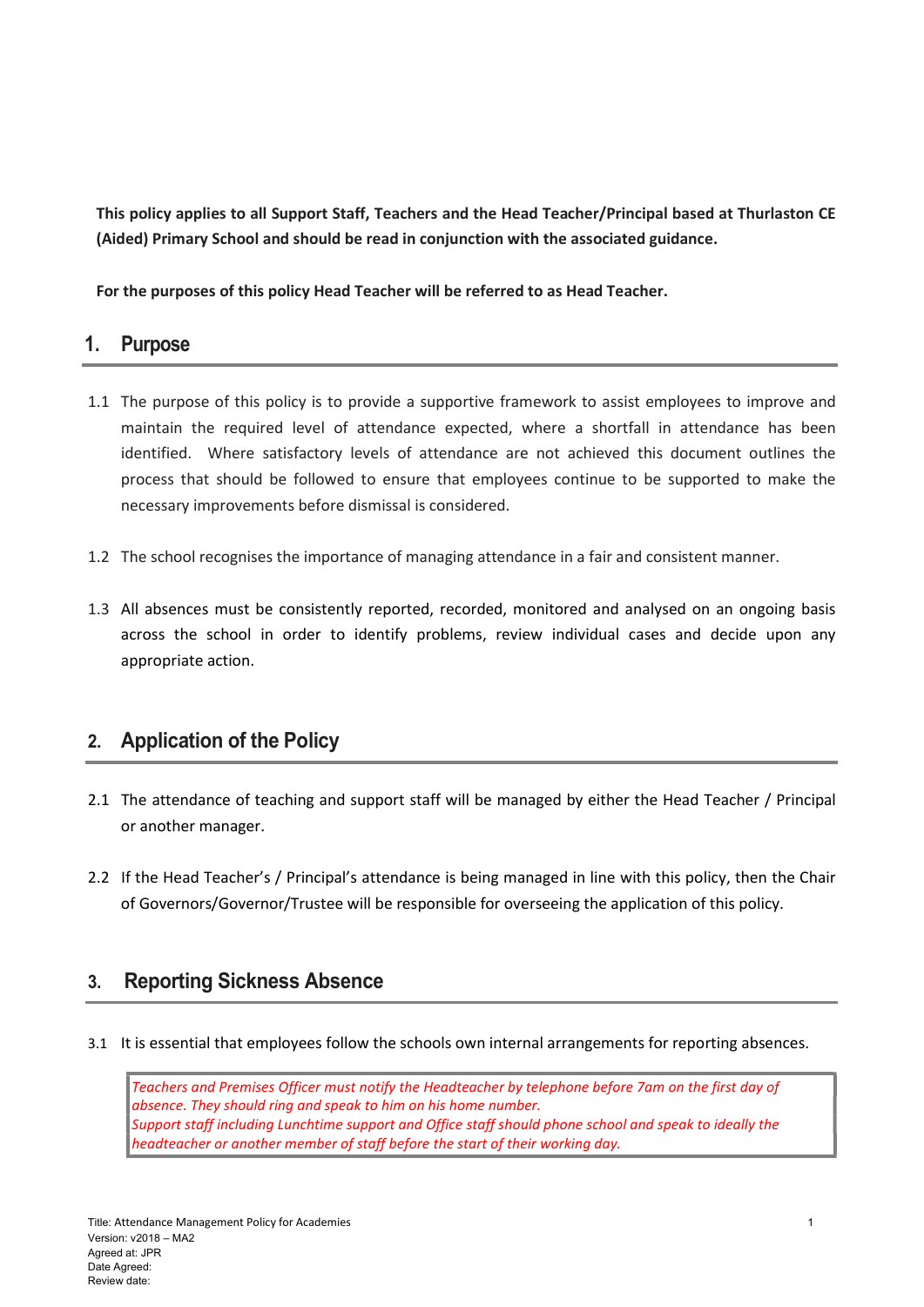- 3.2 Once an employee has notified the school of their absence, arrangements to ensure regular contact is maintained between the employee and Head Teacher/manager should be put in place.
- 3.3 Employees who are absent for:
	- Less than 7 calendar days must complete a self-certification for their absence.
	- 7 calendar days or more must provide a valid Fit Note from their GP / Consultant.

#### 4. Employees with a Disability

- 4.1 Consideration must be given as to whether an employee's level of attendance is due to a disability, and if so, what reasonable adjustments may be needed to assist the employee to reach the required level of attendance. If an underlying disability is suspected, an Occupational Health referral is usually required and advice sought regarding reasonable adjustments. Further advice should be sought from your HR Adviser. You may also refer to the Disability Leave Policy.
- 4.2 Absences relating to pregnancy will also be kept separate from sickness absence records. For further advice regarding such absences please contact your HR Adviser.

#### 5. 5. Day to Day Management

- 5.1 An effective absence management strategy requires consistent day to day line management and support of employees who are absent from work or whose attendance levels fall below the expectations of the school.
- 5.2 Where there are continuing concerns regarding an employee's attendance, it is essential that the Head Teacher attempts to resolve these via day to day management / welfare meeting(s) to:
	- Raise their concerns with the employee.
	- Agree a course of action and a reasonable period of review with the employee (suggest between 4 to 8 weeks).
	- Ensure regular contact is maintained with the employee to address any issues that arise and ensure that any agreed actions remain relevant and up to date.
	- Retain a record of all discussions held and support offered.
	- Advise the employee that failure to achieve the necessary levels in attendance by the end of the review period may lead to formal processes being adopted.
	- Encourage the employee to see advice and guidance from their Union Representative.
- 5.3 At the end of the review period the Head teacher should discuss with the employee whether the targets for improvement have been achieved. Where progress is made, no further action will be required, however, employees must be informed that failure to maintain the level of attendance may result in the employee being managed under the formal stages of this policy.
- 5.4 Where an employee does not make sufficient improvement in their attendance, progression to a Formal Attendance Meeting will be considered. (See associated Guidance for template letter: Invite to Formal Meeting)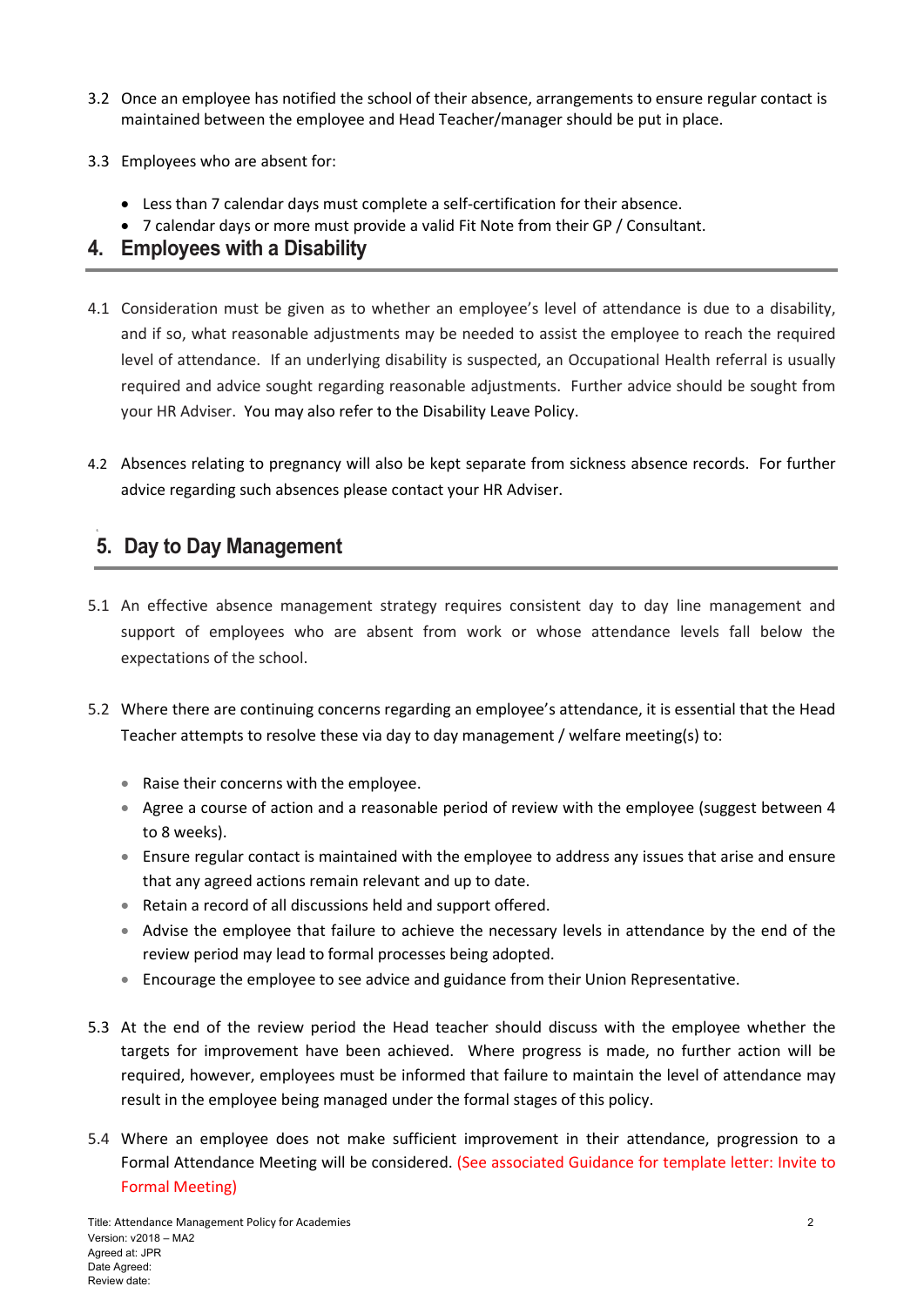#### 6. Support Mechanisms

- 6.1 At any appropriate time when attendance issues have been identified, it may be appropriate to explore some or all of the below (non-exhaustive) support options with the employee:
	- a) Referral to Occupational Health to seek medical advice and opinion.
	- b) Fit for Work, providing resources and information for employees & employers.
	- c) Therapeutic Return to Work to assist the employee to return back to work on a planned and phased basis, usually following a medical recommendation. See Therapeutic Return to Work Policy.
	- d) Reduction in Hours to assist the employee to return back to work on a temporary or permanent basis, which must be mutually accommodated and agreed. The employee's contract of employment will then be changed accordingly.
	- e) Ill Health Retirement may be an option but in the first instance requires an Occupational Health referral.

[Further information can be found in the Attendance Management Guidance.]

#### 7. Fast Track to Attendance Hearing – Long term Absence

7.1 There will be occasions in cases, for example, where medical reports indicate that a return to work is not possible within a reasonable time period or where an employee has a long term health condition or terminal illness. In these circumstances the school will ensure that all avenues of support, including ill health retirement and redeployment, have been exhausted. If this can be demonstrated, the formal procedures will commence at the Attendance Hearing stage.

#### 8. Formal Attendance Management Meeting

- 8.1 Where there are continuing concerns regarding an employee's attendance, a Formal Attendance Management Meeting will be arranged. At least 10 working days' notice will be given for this meeting.
- 8.2 The employee has the right to be accompanied by a work colleague or trade union representative.
- 8.3 At this meeting, the Head Teacher, Employee and their representative will:
	- a) Discuss the employees on going absence and reasons for this.
	- b) Discuss what support has been put in place to date and whether additional support is required.
	- c) Agree a formal improvement plan outlining the level of improvement required and a reasonable timescale for achievement (this is the review period).
	- d) The Head teacher will advise that failure to improve their level of attendance within the agreed timescale could result in a final warning being issued at the end of the review period.
- 8.4 The employee will receive written confirmation of the outcome of the meeting.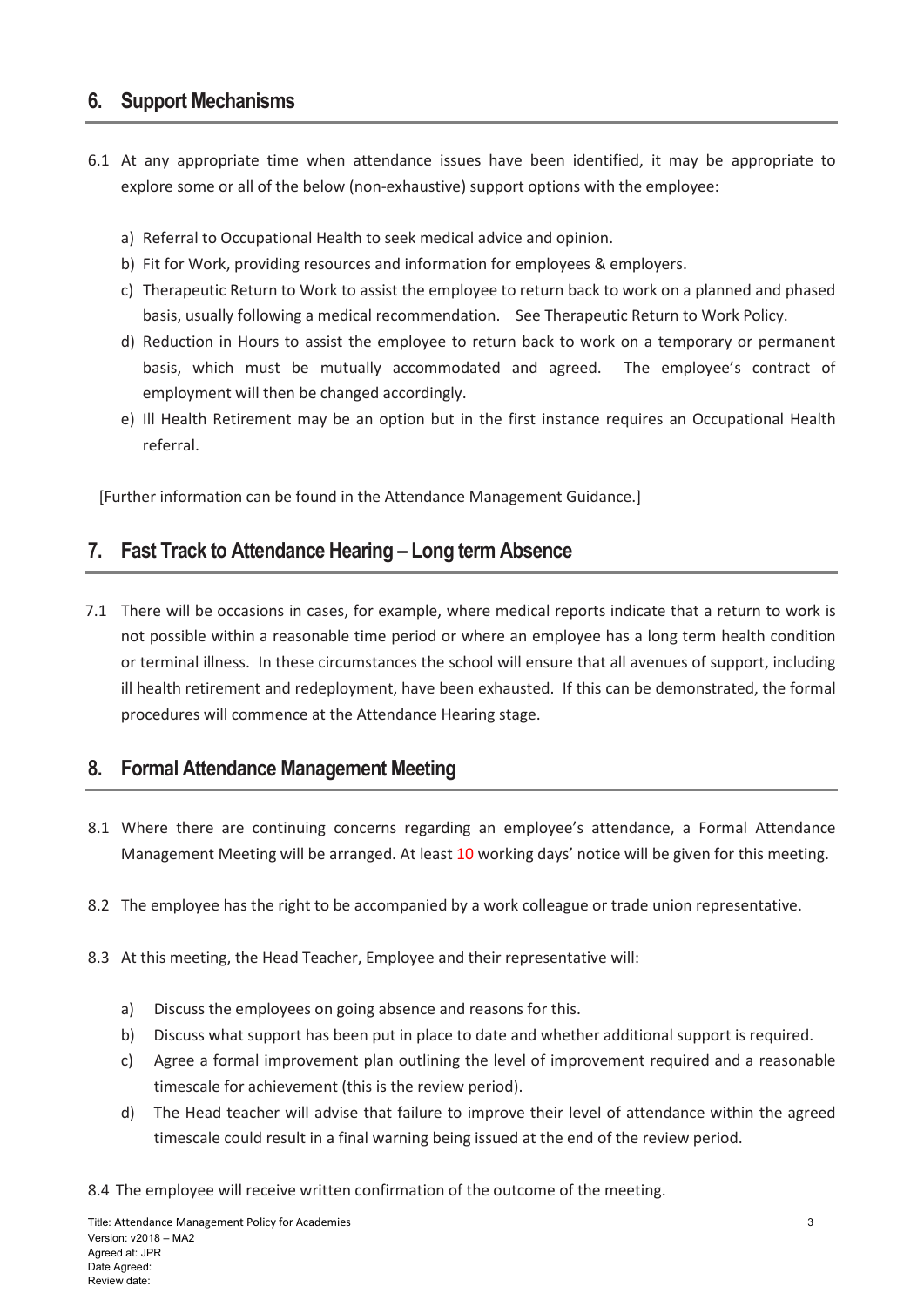### 9. Formal Review Meeting

- 9.1 At the end of the review period the employee will be invited to a Review Meeting. 10 working days' notice will be given for this meeting. The employee will have the right to be accompanied by a work colleague or trade union representative. Both the person conducting the meeting and the employee will have an opportunity to present evidence to support their position.
- 9.2 The potential outcomes of the meeting are:
	- a) The employee has made sufficient improvement; the attendance procedure may cease and day to day management/monitoring will recommence. Employees should be informed that if the improvement is not sustained within 12 months the process may recommence at the Formal Review Meeting stage of this policy.
	- b) If some progress has been made and more is required, it may be appropriate to extend the review period. In the majority of cases, it will be appropriate to extend the review period just once;
	- c) If no, or insufficient, improvement has been made, the employee will:
		- Receive a final written warning which will remain on their file for 12 months
		- Be informed in writing of the details of the Final Written Warning
		- Be advised of their right to appeal against the warning
		- Be informed that failure to achieve the required level of attendance by the next review may lead to an attendance hearing where the employee may be dismissed
		- Receive the revised formal improvement plan with the outcome letter, detailing the level of improvement required, timescale for improvement and additional support mechanisms identified to assist the employee to return to work

#### 10. Final Review Meeting

- 10.1 At the end of the review period, the employee will be invited to a Final Review Meeting. 10 working days' notice will be given for this meeting and the employee will be informed of their right to be accompanied. Both the person conducting the meeting and the employee will have an opportunity to present evidence to support their position.
- 10.2 The potential outcomes of the meeting are:
	- a) The employee has made sufficient improvement and the attendance procedure may cease and the day to day management of their attendance will recommence. However, if the improvement is not sustained within 12 months the process may recommence at the Final Review Meeting stage of this policy.
	- b) If some progress has been made and more is likely, it may be appropriate to extend the review period. In the majority of cases, it will be appropriate to extend the review period just once;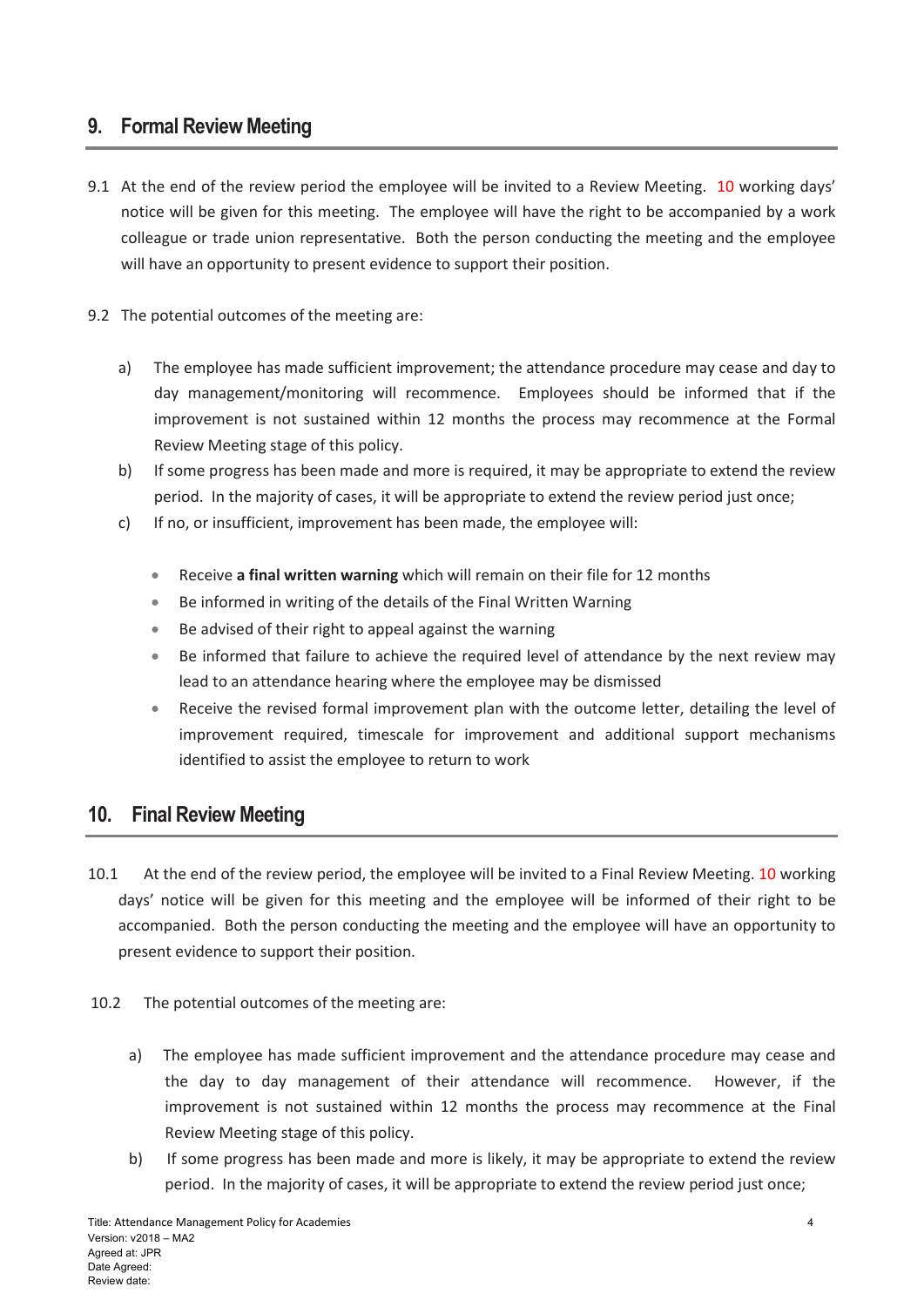c) If no, or insufficient, improvement has been made, the employee will be advised that a hearing will be convened to consider the case and that a potential outcome is dismissal. This will be confirmed in writing to the employee.

### 11. Attendance Hearing

- 11.1 A minimum of 10 working days' written notice will be given to attend a formal hearing in which the employee will be informed of the reasons for the hearing and their right to be accompanied by a work colleague or trade union representative. The letter must state that a potential outcome of the hearing is dismissal and enclose copies of relevant documentation intended to be referred to at the hearing. The employee will also be given an opportunity to present their case and provide evidence.
- 11.2 The potential outcomes of the hearing are:
	- a) No further action is required.
	- b) There is insufficient information available on which to base a decision or it is considered that all the support available has not been explored fully. Therefore an extension will be agreed to the final formal review stage, with a further improvement plan being implemented.
	- c) If no, or insufficient, improvement has been made, the employee will be dismissed.

# 12. Delegation of Authority

- 12.1 The person or panel responsible for hearing the case will depend on who has been given delegated authority in line with the Academy's Scheme of Delegation/ Schools Decision Making Planner, to make decisions about potential dismissal. This with either be:
	- The Governing Body (i.e. a panel of Governors)
	- The Head teacher, who may be supported by another member of the SLT or a Governor.

Note: It would not be appropriate for the Head Teacher to make the decision if they have managed the case.

# 13. Dismissal

- 13.1 Dismissal will be with notice. The employee will be notified in writing of the outcome of the hearing, including the reason for the dismissal and date of termination of their employment. The letter will also include details of their right of appeal.
- 13.2 For Maintained Schools: the Local Authority (LA) has the right to be represented at the hearing, and this will usually be a member of the LTS HR team in an advisory capacity. The school must notify both the employee and the LA of their decision. The LA will then write to the employee to dismiss them within 14 days of the notification.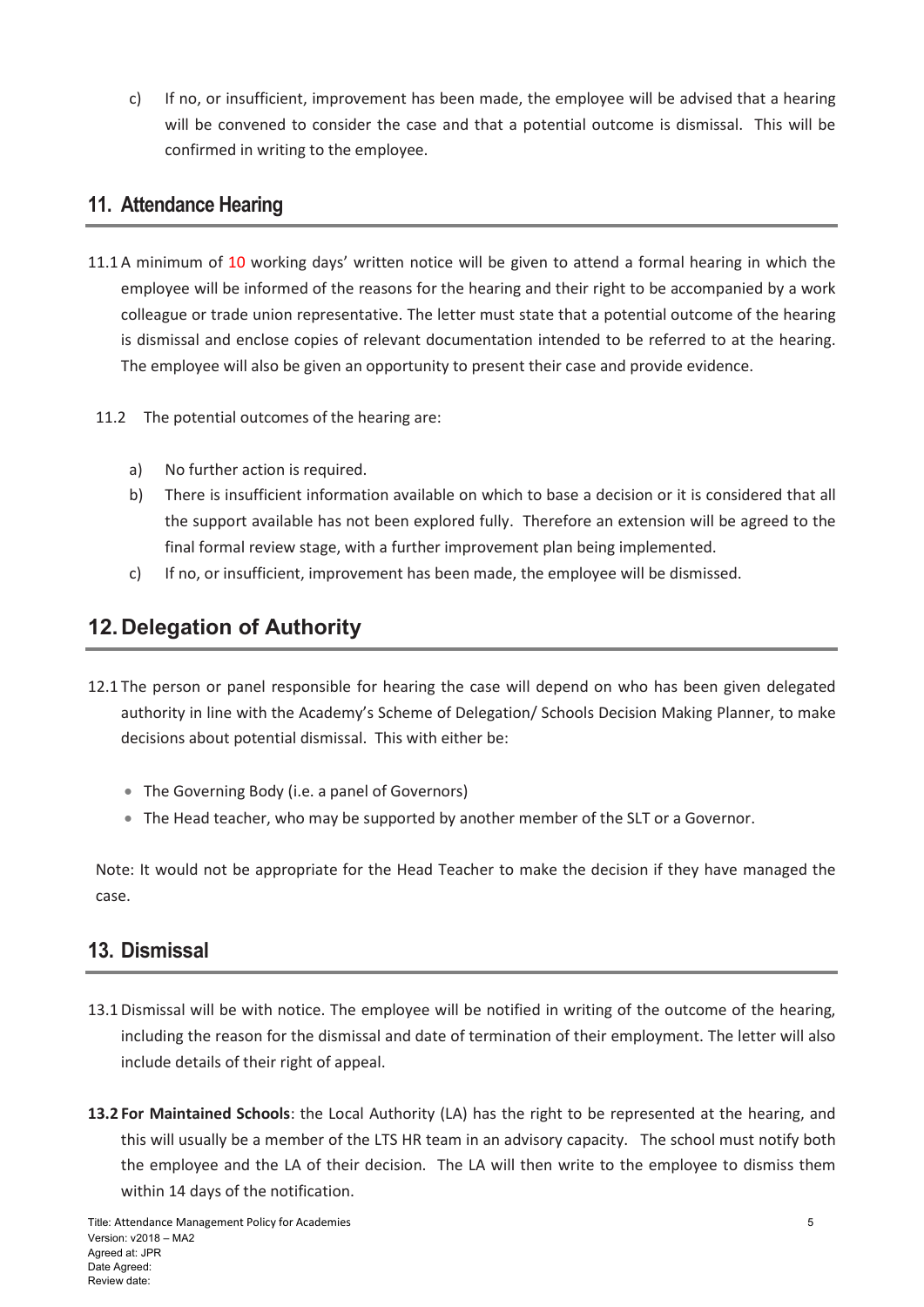# 14. Appeal

14.1 All Appeals will be held in line with the Schools Appeal Policy.

#### General Enquires

| Phone:          | 0116 3050700                            |
|-----------------|-----------------------------------------|
| Email:          | hrservices@leics.gov.uk                 |
| Web:            | www.leicestershiretradedservices.org.uk |
| <b>Twitter:</b> | @LeicsSchools                           |

#### Direct Queries

Mary Robson, External Team Manager<br>Phone: 0116 3055702 Phone: 0116 3055702<br>Mobile: 07730 582743 Mobile: 07730 582743<br>Email: marv.robson@le mary.robson@leics.gov.uk